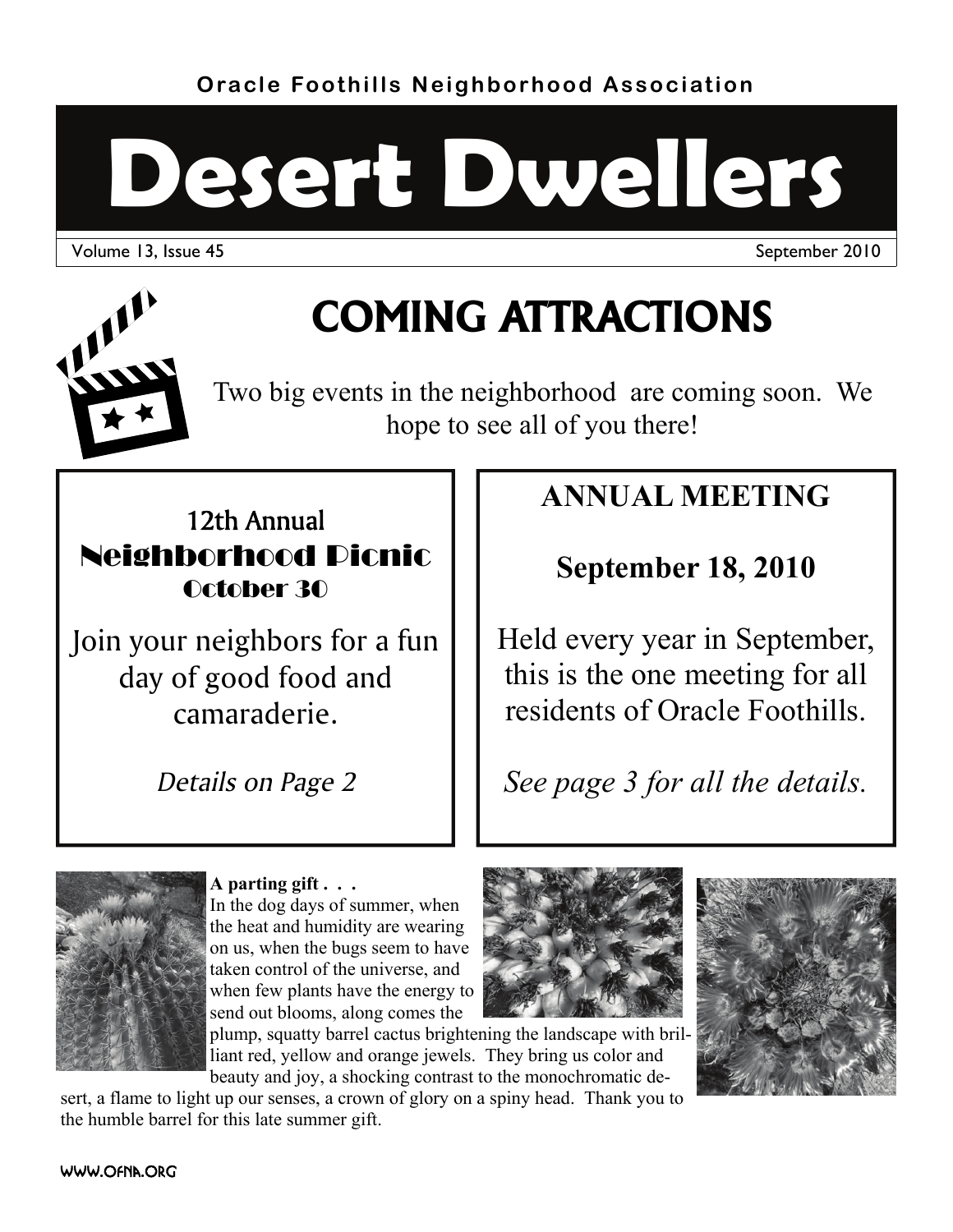# 12th Annual All Neighborhood

**Saturday, October 30** 

**Noon to Dark In the Wash next to 220 E. Yvon Dr.** 

**(The Chocolate House)** 

**Bring a potluck dish to share (salad, main dish or dessert)** 

**Celebrate Halloween with an old-fashioned cookout and potluck. For the kids, a jumping castle, piñata and more fun activities. We'll provide the drinks, grilled brats, chicken and ribs, ice, chairs, tables, shade, paper goods and utensils. We hope to see you there!** 



Mark Andersen is the Picnic Chairman this year. Contact Mark if you can help in any way. mark@markmarie.com; 887-2296

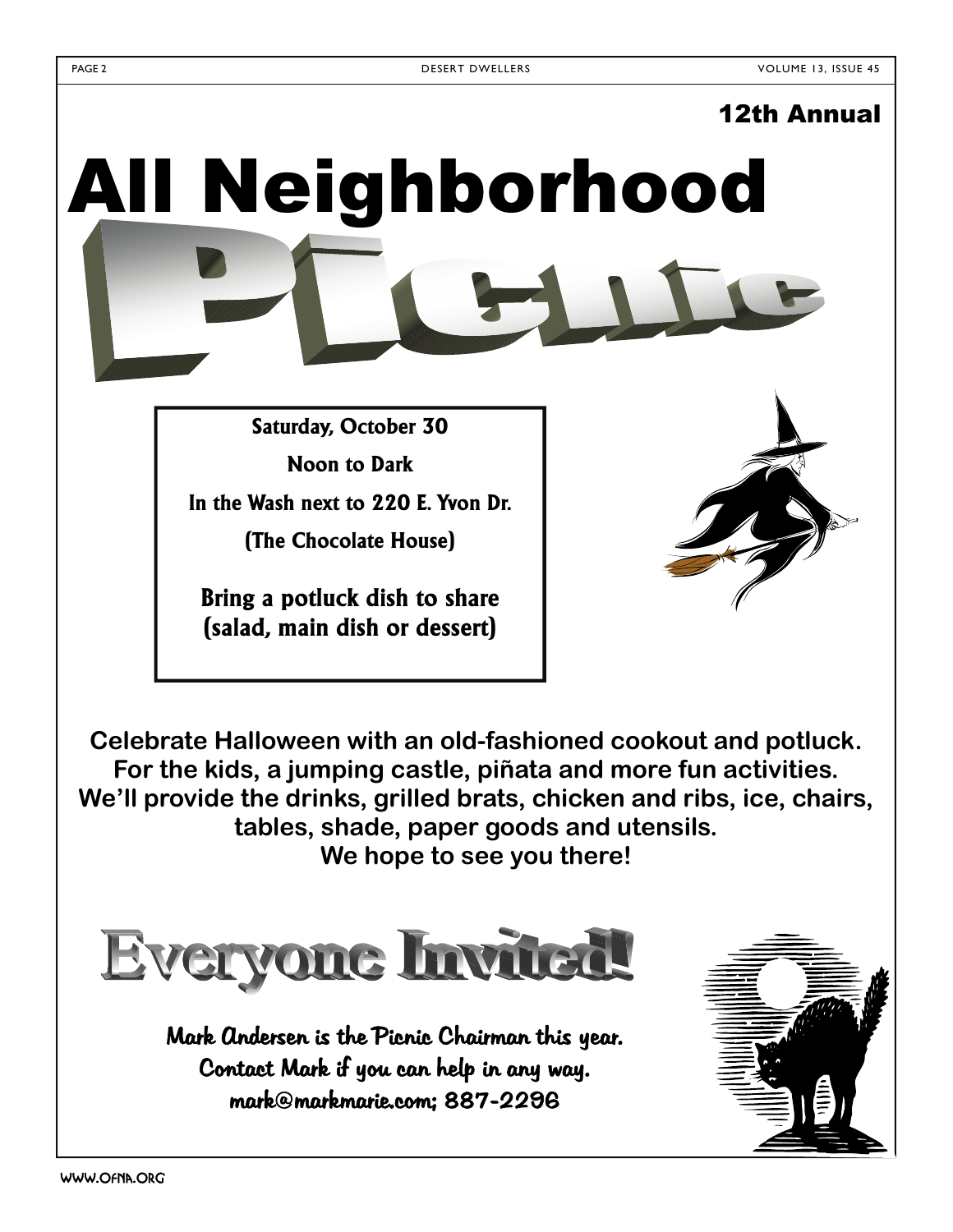# OFNA ANNUAL MEETING

All residents of the Oracle Foothills neighborhood are cordially invited to attend the yearly meeting of the Oracle Foothills Neighborhood Association. Coffee, refreshments, registration and conversation with your neighbors will precede the meeting. Guest speakers will lead off the meeting, followed by the regular business portion. You will get a financial report and an update on all the issues and activities of the prior year as well as a look ahead to future plans. A new board of directors will be elected, and the meeting will close with a drawing for some excellent prizes.



**Saturday, September 18th, 2010**  *(please see the note below from Carolyn Redmore)*

> **Dove of Peace Lutheran Church 665 W. Roller Coaster Rd.**

**Lower level, West meeting room** 

### **8-9am - Registration, coffee, refreshments, meet your neighbors 9am - The meeting begins promptly**

The meeting normally concludes by about 11am. We hope you will plan to attend, even if you can only stay for a portion. The neighborhood association needs the participation of its residents in order to be effective and valuable.

**See page 6 for a listing of the candidates for the Board.** The newly elected Board of Directors will meet immediately following the regular meeting to elect officers for the ensuing year.

## **Egg On Our Faces--Oy Vey!**

 At the August OFNA board meeting, we were moving through the agenda and, I thought, had finished reviewing plans for the Annual Meeting, Saturday, September 18, when guest (and prospective new board member), Susan Berger spoke up: "Do you realize that you have scheduled this meeting on the holiest day of the Jewish year, Yom Kippur? That's akin to having the Annual Meeting on Christmas."

 Well, "No," we did not realize. Rationalizations came to mind: Away from Jewish friends and colleagues in St. Louis with whom I have observed the High Holidays, I am not as aware. But, I do not remember this conflict coming up before--isn't this a bit early? Grabbing my planner, I looked at 9/18 and it was blank; I had to look twice to notice the tiny print on Friday, 9/17, "Yom Kippur begins at sundown."

 As I apologized to Susan, I apologize to all our Jewish neighbors for this mistake. It is unusual for Yom Kippur to fall on a date being considered for the annual meeting; nevertheless, I can assure you that the OFNA board will be asking the question and avoiding a repeat occurrence. The High Holidays in Judaism are about Repentance and Atonement. A recent e-letter from a rabbi began: "You don't have to be Jewish to experience the High Holidays....ten days of repentance and atonement is needed for everyone." Thank goodness and Oy Vey!

Carolyn Redmore President OFNA Board of Directors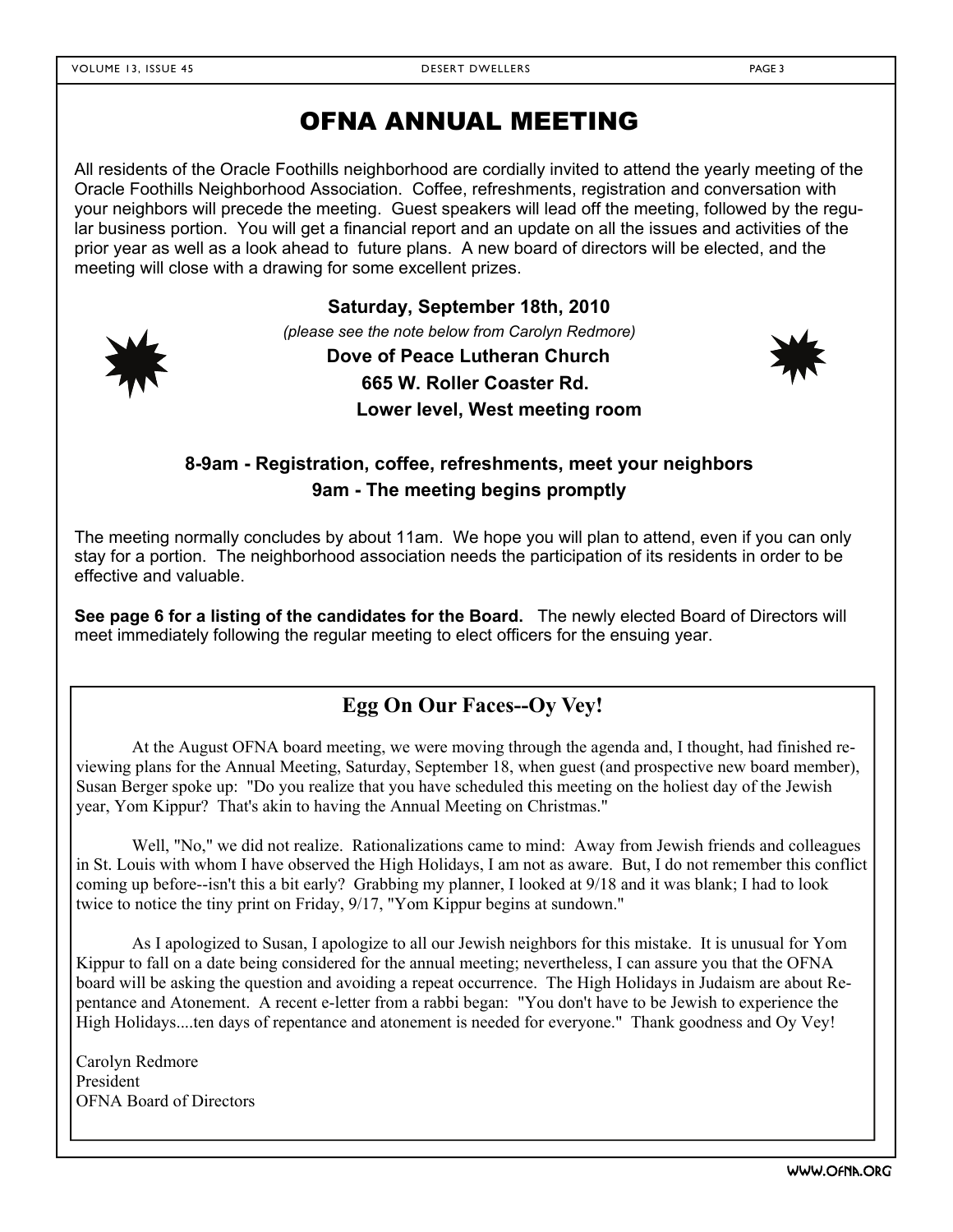| <b>OFNA Financial Report - Fiscal Year 2010</b> |          |  |  |
|-------------------------------------------------|----------|--|--|
| Balance Forward (5/10/10)                       | \$10,750 |  |  |
| Income                                          | 2,610    |  |  |
| Expenses                                        | 551      |  |  |
| Current Balance (8/26/10)                       | \$12,809 |  |  |
|                                                 |          |  |  |

Detailed financial reports are available at the Annual Meeting. Members may receive a copy at any time by requesting it from the Treasurer, ejdeangeli@comcast.net, 690-1107.

# Weekly Neighborhood Update

If you want to receive weekly neighborhood updates via e-mail, drop a note to:

**caroledeangeli@earthlink.net** 

All residents are welcome to be on the list.

# **N e w W e b s i t e**

The OFNA website has undergone a major makeover in recent months. If you haven't visited in a while, a completely new look will greet you. There is a lot of work remaining, including several pages I plan on adding. But the basics of the site are now in place.

The current lineup features:

- HOME including information on the upcoming picnic and a link to the latest Recommendations List
- ABOUT OFNA Current officers, zoning information, In Memoriam, history of the CCR's in Oracle Foothills, contact information. Links to: membership form; meeting minutes; past issues of this newsletter; OFNA By-Laws; and a Map of Oracle Foothills.
- CLASSIFIED ADS ads from your neighbors.
- ISSUES articles on issues confronting residents, including a separate page for CRIME.
- LINKS AND CONTACTS contact information for many agencies, government representatives and utilities.
- HISTORY the history of Oracle Foothills subdivision.
- COMMUNITY information on community organizations of interest to our residents.
- ACTIVITIES various projects and activities undertaken by OFNA over the years.

I welcome input, suggestions, critiques, or ideas for content or additional pages.



*Carole DeAngeli, webmaster caroledeangeli@earthlink.net* 

#### **A Note about Dues**

Recently a membership invoice was mailed to all residents of Oracle Foothills for the 2010-2011 year. We thank those of you who have chosen to support OFNA through your membership. A payment form is also always included on the back page of the Desert Dwellers newsletter. I include this for the convenience of those who are new or perhaps did not receive an invoice. If you have forgotten whether your dues are paid, please contact the membership chairman:

> Jay DeAngeli ejdeangeli@comcast.ent 520-690-1107

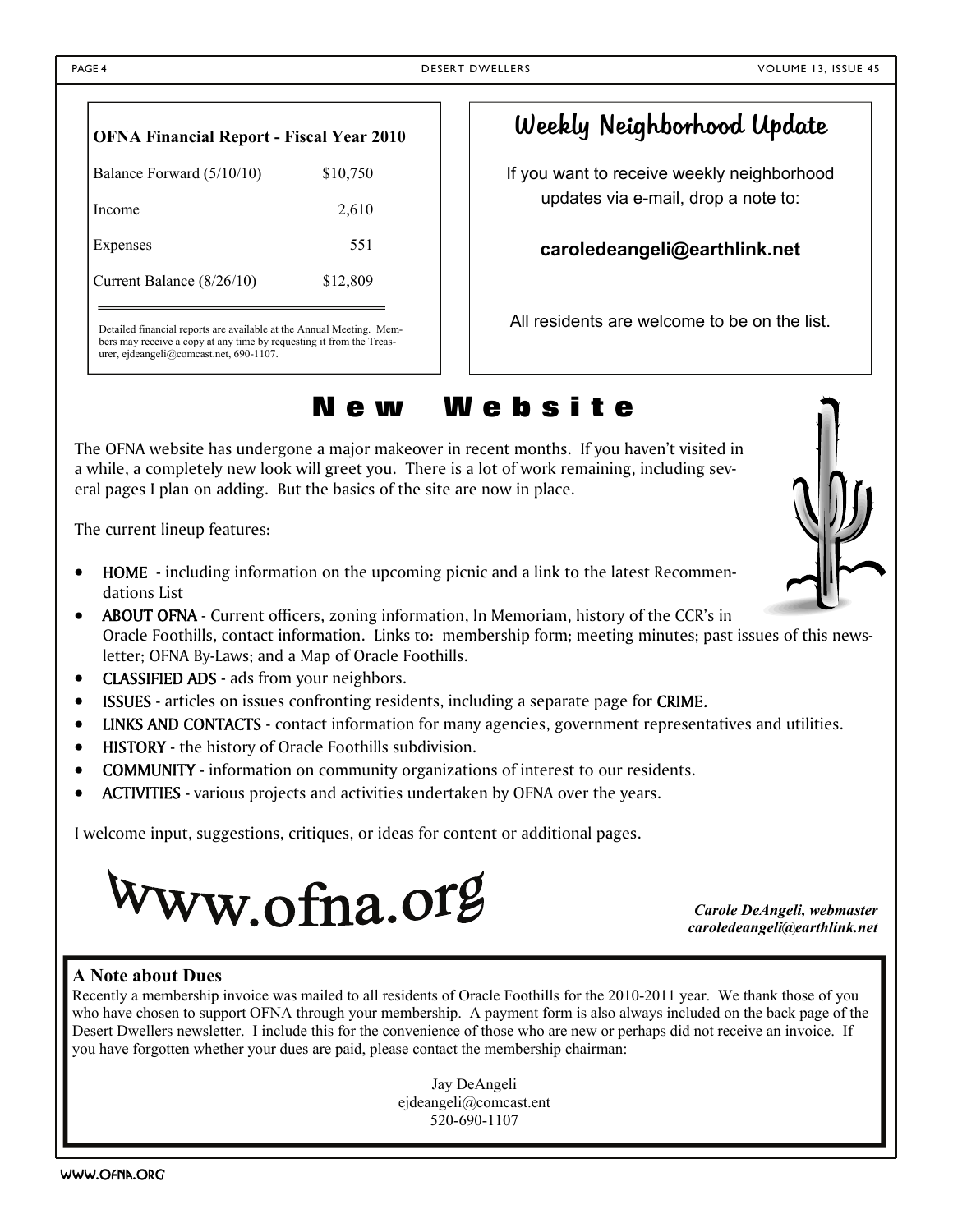# Neighborhood Watch

The Oracle Foothills Neighborhood Watch is now entering its 6th year, having been formed in 2005 in response to a rash of summer break-ins in the neighborhood. Crime is an ongoing issue in Oracle Foothills, as it is in all parts of the city. Neighborhood Watch is a free and volunteer organization sponsored by the Pima County Sheriff's Department which endeavors to encourage neighbors to be observant and watch out for one another.

#### **WHAT IS A NEIGHBORHOOD WATCH?<sup>1</sup>**

Neighborhood Watch represents law enforcement and citizens working together to reduce crime and improve the quality of life in their neighborhoods. Some of the ways this is accomplished is by:

● Encouraging neighbors to join together to detect and deter crime in their area by being the "eyes and ears" for the Pima County Sheriff's Department.

● Helping neighbors to become better acquainted, so they can work together to solve problems in their neighborhood, while acting as a support group for each other.

● Educating individuals on the principles of "Deter, Delay, Detect, and Deny," and to work together to improve the overall quality of life in their neighborhood.

- Coordinating pertinent neighborhood meetings, i.e., Crime Prevention Fairs, GAIN, etc.
- Assisting the community and sheriff's deputies to work closer together with a common purpose.
- Helping encourage citizens to have pride in their neighborhoods and motivating them toward other common goals.

A comprehensive Neighborhood Watch Program in your neighborhood, whether it is a high crime area or not, will have many rewards for you, your family, and your neighbors. Neighborhood Watch programs are known to instill a greater sense of security, well-being and reduce the fear of crime in your community, as well as, create a greater "sense of community" by putting the "neighbor" back into neighborhood.

There cannot be a law enforcement officer on every corner, so citizen involvement is essential to combat crime. You and your neighbors are the ones that really know what is going on in your community. By communicating with each other and working together as a team, you and your neighbors can make a difference. The partnership of Neighborhood Watch, working with the Pima County Sheriff's Department, acts as a deterrent to crime and serves as a crime prevention tool within the neighborhood.

*1. http://pimasheriff.org/department-services/neighborhood-watch/* 

For each Neighborhood Watch Area, there is an Area Leader and a number of Block Leaders. Each Block Leader is responsible for a group of homes in their vicinity. Recently, the Area Leadership of the Oracle Foothills Neighborhood Watch was transferred from Carolyn Hoenig, who had served for several years, to Jacki Elder and Bente Jensen. Jacki and Bente have been in the process of familiarizing themselves with the requirements of the organization, contacting Block Leaders, updating maps and records and notifying the Sheriff's Department of the change.

Everyone who receives this newsletter is encouraged to take part in our Neighborhood Watch. If you would like more information, want to sign up or are interested in being a Block Leader, contact Jacki or Bente:

#### **Jacki Elder, elder@theriver.com, 292-6070 Bente Jensen, bentejaz@comcast.net, 744-7742**

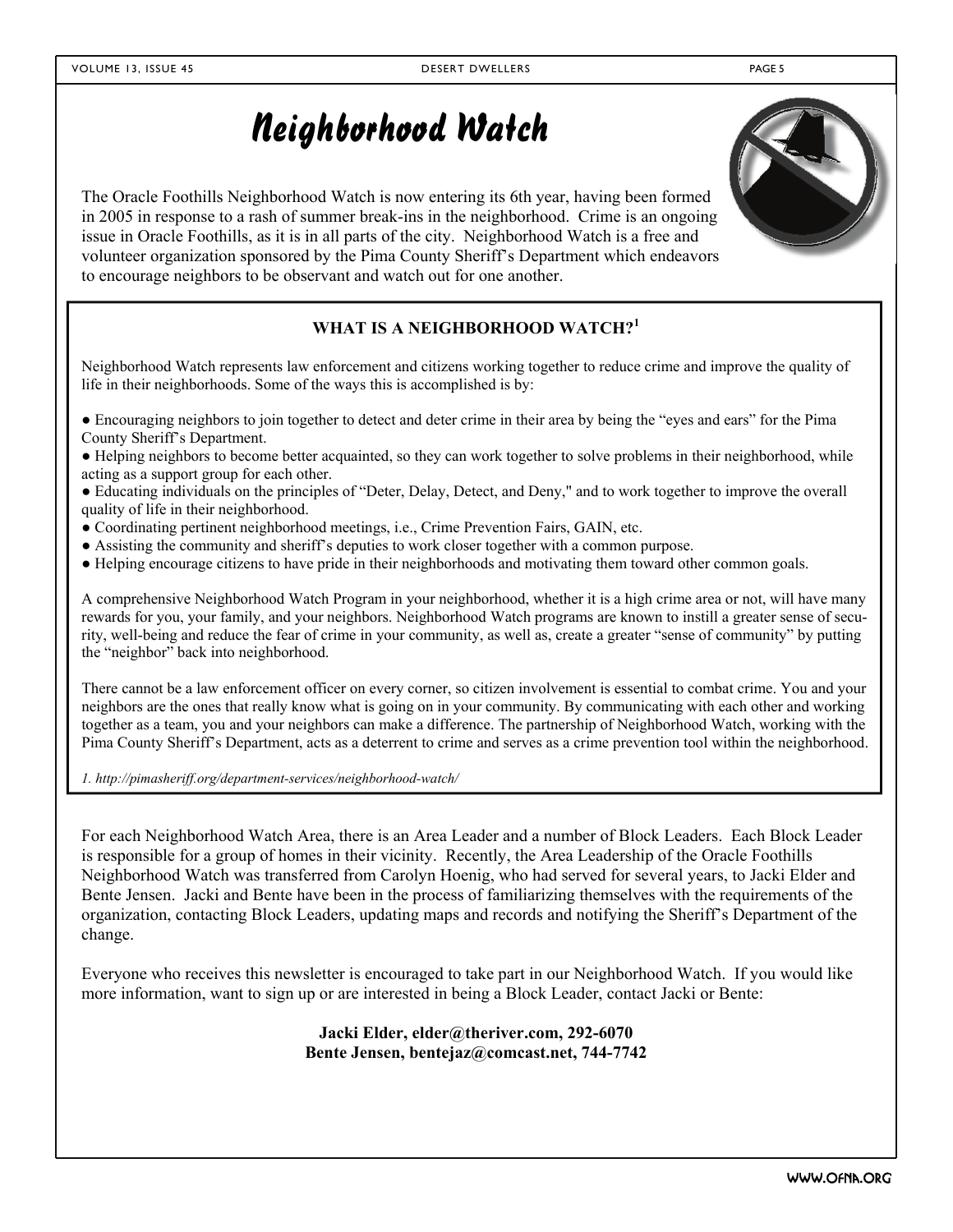#### **OFNA Candidates for Board of Directors, 2010-2011**

**Mark Andersen:** (Incumbent Board Member) Wife: Marie, Daughter: Megan, Dog: Cali. Employed by: Raytheon Missile Systems. We moved into this very comfortable neighborhood during the "uncomfortable" time of the year (July of 2007). We have since enjoyed snow in the mountains, incredible monsoons with lightning storms, and columns of flying ants. The amazing Arizona sunsets gave me an excuse to buy a nice Nikon camera. I am a member of the NRA, the AARP (but will not renew), and Tohono Chul Park. I would like to be considered to serve on the Board of Directors.

**Susan Berger**: Six years ago, after a 3 ½-year long-distance romance, Robert Lanier and I decided it was time to begin the rest of our lives. I had lived my entire life in Chicago, and Robert was in Savannah. One weekend we came to Tucson to visit some friends, and when we left we had purchased a home. It took another two years to tie up our lives in our respective home towns and to move to Tucson. We knew nothing about Tucson neighborhoods, so it was just luck that we found a home in this wonderful neighborhood. In Chicago I was a partner in a CPA firm. I specialized in matters regarding real estate and the structuring of real estate investments, like-kind exchanges of property, and in the taxation of highly-compensated individuals. I'm mostly retired from that now and devote my time to my fine-art photography. Last year I received a grant from the Arizona Commission on the Arts, and my work is in the permanent collection of several museums. Robert is also a photographer, and last year we were both invited to exhibit our work in China. This is a special neighborhood. I'm grateful to those individuals who work so hard to keep it that way. So I'm happy to be nominated to the board so I can "do my part".

**Jay DeAngeli:** (Incumbent Board Member, current Secretary/Treasurer) During my 33-year career with AT&T, I worked as project manager on numerous large telecommunications projects, both in the U.S. and overseas. Our travels and working assignments took us to Asia, Africa and Europe. After retiring, I was active in home building and remodeling in Reno. My wife Carole and I moved to Oracle Foothills in 1995, coming from the high desert foothills of Reno, Nevada (my birthplace). We have been very active in our neighborhood association and plan to continue our efforts. Some of the activities with which I have been involved include: publication of the quarterly newsletter; continuation of our annual picnic; the ongoing maintenance of a safe, clean and attractive neighborhood; promotion of open communication among the neighbors. I would be honored to serve on the Board of Directors for another year.

**Angelo Dellacona:** (Incumbent Board Member) I grew up in the Boston area, then moved with my family to New Hampshire in 1974. My wife Carol and I have resided in Tucson since 1977, moving to Oracle Foothills in 2000. I established two businesses, one on the east coast and one here in Tucson. After working at the Westin La Paloma for 12 years, I retired to enjoy the desert and living in the Oracle Foothills neighborhood.

**George Grimm:** (Incumbent Board Member) My wife, Sherry, and I returned to Tucson in 2004 after a twenty-year sojourn in Houston. We were delighted to find a home in the Oracle Foothills neighborhood. All that one has to do to appreciate our neighborhood is to visit new residential developments today where the land has been bladed bare and two ocotillo and one barrel cactus in the front yard are the "desert landscape". I have owned my own management consulting practice for over 30 years, working with clients to develop new products and processes primarily for the industrial sector. Since June 1 of this year, I have also been serving as Associate Dean for General Studies at the Tucson campus of the ITT Technical Institute, located on River Road at La Canada. Drive.

**Karl Oxnam**: (Incumbent Board Member, current Vice President) Six years ago my wife Maliaca and I were fortunate to find a home in what some of our good friends said was the best neighborhood in Tucson. After attending OFNA meetings and picnics we have been able to confirm that the people in the neighborhood match the beautiful surroundings. Maliaca, raised in Mississippi, has been a faculty librarian at the U of A for 8 years. A native Tucsonan myself, I have enjoyed a 17 year career in the Tucson Unified School District currently teaching at Catalina Magnet High School. We both hold masters degrees in our field and are U of A alumni! We are very proud parents of Gabriella, 4½ years, and Gracie, 2 years! Our approach can be summed up by our email address: Lifeisgoodx2@yahoo.com! It would be an honor to continue working on behalf of the residents of the neighborhood.

**Carolyn Denison Redmore:** (Incumbent Board Member, current President) Empty nester transplants from the mid-west (St. Louis), Derek and I enjoy Tucson and this neighborhood for its eclectic, casual ambiance, diversity in multiple ways, and amazing desert habitat. Opportunity for community connection is a base for an open, caring neighborhood. The OFNA facilitates such connection and neighborhood spirit. Serving on the OFNA board allows me a broader network of neighborhood connections. As importantly, it allows me to be a part of anticipating and planning, of addressing and working through inevitable challenges of being a neighborhood, and taking on a bit of leadership in bringing folks together. I hail originally from the Cajun and rice lands of *(Continued on page 7)*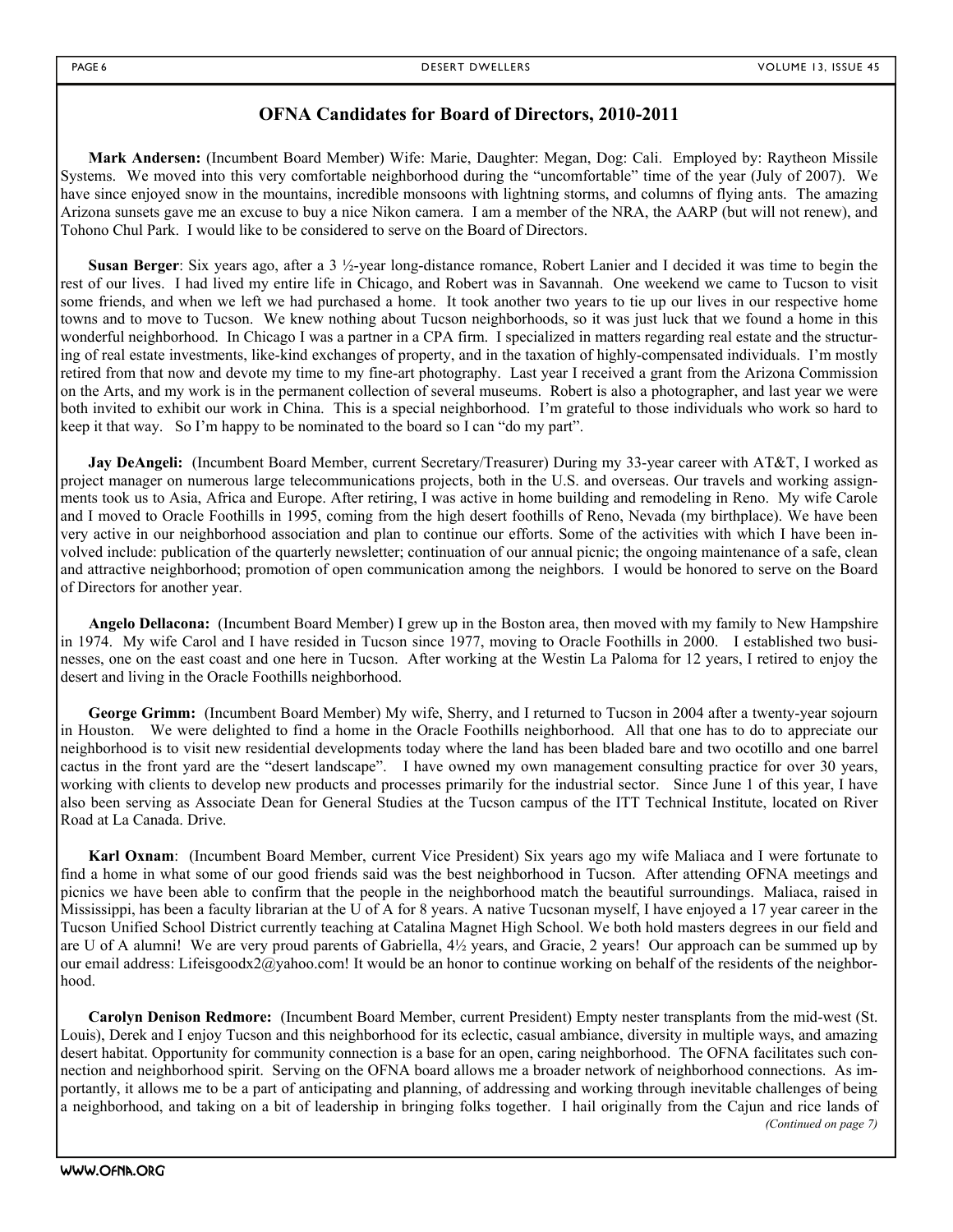#### *(Continued from page 6)*

south Louisiana; Derek, a chemist, from the Wolds of Lincolnshire, England. We have two grown children, a son in St. Louis about to be married and daughter in Arlington, Va. It will be a pleasure to serve on the OFNA board another year.

**Marianne Richardson:** (Incumbent Board Member) My husband Lowell and I moved to Tucson four years ago. We feel fortunate to have found a home in this beautiful, well-located neighborhood with such friendly neighbors. Although Lowell is a native Tucsonan and proud alumnus of both Amphi and the U of A, I was a lifelong Chicagoan before relocating here. I just love the natural beauty of the desert and have learned much about it from trial-and-error style gardening. I am a retired attorney, mother of two grown sons and currently serve as the president of the docent council at the Tucson Museum of Art and as a member of its Board of Trustees. I have enjoyed being a member of the OFNA Board and hope to contribute to the board's programs in the coming year.

Leo Roop: (Incumbent Board Member) I grew up in northern Illinois. To avoid the draft I entered the aviation cadet program of the Air Force and became a navigator-bombardier on a B-47 bomber. I developed a back problem and after 5 years was medically retired in 1963. I came to Tucson and attended the UofA graduating with a B.S. degree in Finance. I spent 30 years in banking as a portfolio manager in the trust department (2 of those years were in Phoenix). Now retired for the past 10 years I serve on the board of directors of the Pima Community College Foundation and also help sponsor UofA students with summer programs. I feel education is vital in everyone's life. I'm a bachelor, but have a sister and brother living in Tucson. I bought my house on Genematas in 1971. I cherish the rural atmosphere of our neighborhood and enjoy the wildlife (except the pack rats). I have enjoyed playing tennis at Quail Valley since it was built in 1973. I also like hiking and traveling. I would be pleased to serve as a board member

**Tom Scarborough:** (Incumbent Board Member): Harriet and I moved to our home in the Oracle Foothills neighborhood in November of 1988. We are both retired educators. I retired for the second time in June of 2007, after 35 years in public education as a science teacher and high school administrator. Most recently I have been involved in leadership development, providing training and coaching to aspiring and sitting school leaders around the state. We very much enjoy our home and life in Oracle Foothills, and appreciate the work that OFNA has done over the years to maintain and improve the things that make our neighborhood such a special place. I am looking forward to continuing to serve the neighborhood as a board member.

**Kitty Schwartz:** I'm almost a native. I attended Tucson and Amphi High Schools and graduated from the University of Arizona with a Bachelor's degree in Anthropology and Literature. I worked for the Pima County Planning and Zoning Department as an administrator for 13 years. I am currently a personal property liquidator. I have lived in Oracle Foothills Estates for almost 14 years. This wonderful neighborhood with its people and natural desert life have meant a lot to me and continue to do so. I've been on the OFNA Board of Directors in the past and with your support, look forward to serving you for the coming year.

**Camille Zachmeier:** (Incumbent Board Member) I am the owner and associate broker at Win3 Realty. I became a Realtor in Texas over 20 years ago. I joined the Tucson Association of Realtors in 2000, less than a year after transferring here with Raytheon. My husband Bob and I started Win3 Realty after becoming real estate brokers in 2004. To better educate my clients about the loan process, I attended real estate financing classes and worked as a mortgage lender for three years. I graduated from the University of North Texas with a BA in Business Management. During my 20-year career at Raytheon, I held many positions. I was a Program manager when I retired in 2004 to run our real estate company. I have been a hospital volunteer, and served on the Board of Directors for a children's church camp for three years. I have lived in the Oracle Foothills neighborhood for almost 6 years and was elected to the Board of Directors last year. I look forward to the opportunity to serve another year on the Board of Directors for the Oracle Foothills Neighborhood Association.

#### **Retiring Board Members**

Four current members of the OFNA Board of Directors will be retiring at the end of this fiscal year. Our thanks and appreciation go to Don DeYoung, Sharon Laird, Scott Odom and Phil Williams for the time and service they have given to the neighborhood and the Association.